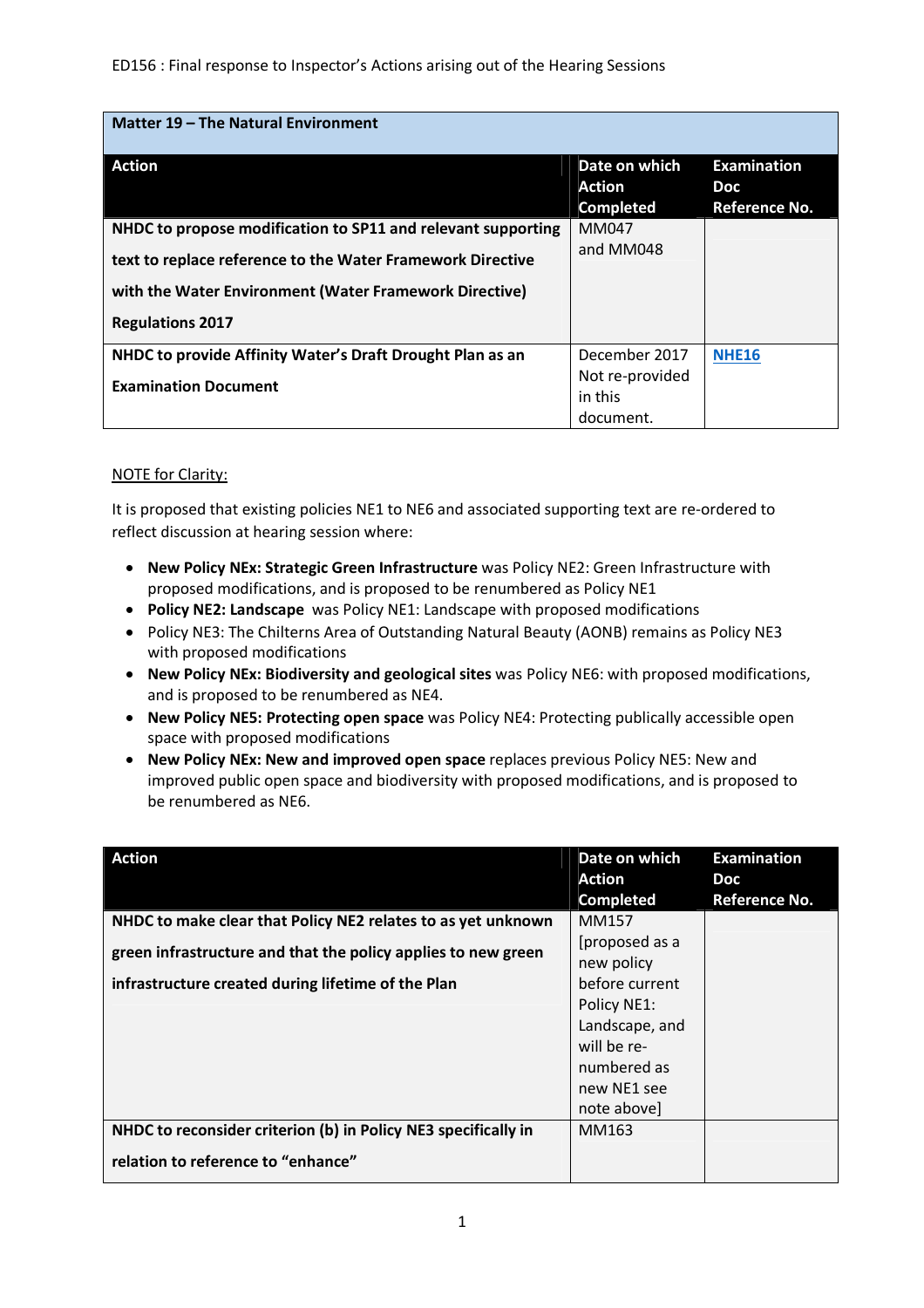| NHDC to reconsider Policy NE2 and Policy NE4 to ensure that        | <b>MM157</b> and                 |             |
|--------------------------------------------------------------------|----------------------------------|-------------|
| there is no overlap and/or gaps in provision specifically with     | MM167 [for                       |             |
|                                                                    | reordering of                    |             |
| regard to 'publicly accessible' open space                         | policies see note                |             |
|                                                                    | for clarity<br>above]            |             |
| NHDC to consult with Mr A. Burrows in respect of suggested         | 31.05.2018                       | ED156       |
|                                                                    | Enclosed as                      |             |
| wildlife corridor and to provide a note on this issue              | Appendix M19-1                   |             |
| NHDC to reconsider Policy NE5 in relation to its title, the        | MM168,                           |             |
| reference to "relevant development proposals" (to replace          | MM170 and<br>MM171               |             |
| this with a threshold) and to ensure that e.g. criteria (b) and    | [proposed as<br>new policy, note |             |
| (c) are not limited in application to sites over the threshold     | for clarity                      |             |
| NHDC to delete reference to the 1000 sqm floorspace                | above]                           |             |
| threshold                                                          |                                  |             |
| NHDC to propose amendment to 'priority species and habitats'       | MM050 and                        |             |
| proposed to be in Policy SP12 to clarify what falls within that    | <b>MM53</b>                      |             |
| category                                                           |                                  |             |
| NHDC to propose amendment to Policy NE6 to make clear that         | MM166 [NE6 to                    |             |
| different levels of protection will be afforded to sites           | be replaced by                   |             |
| depending on their status                                          | proposed new<br>policy note for  |             |
|                                                                    | clarity above]                   |             |
| NHDC to make available previous consultation responses from        | February 2018                    | <b>ED93</b> |
| the Biological Records Centre                                      | Not re-provided                  |             |
| NHDC to refer to ancient hedgerows in Policy NE6 and               | in this document<br>MM050 and    |             |
|                                                                    | MM053                            |             |
| supporting text                                                    |                                  |             |
| NHDC to propose main modification to Policy NE12 to exclude        | MM190                            |             |
| support for solar PV development on best and most versatile        |                                  |             |
| agricultural land and wind energy development                      |                                  |             |
| NHDC to propose amendment to Policy NE8(a) to include              | MM179 and                        |             |
| reference to technical feasibility, viability and whether solution | MM180                            |             |
| appropriate in context                                             |                                  |             |
| NHDC to provide information from Environment Agency to             | 31.05.2018                       | ED156       |
| justify 8m buffer in Policy NE9                                    | Included as<br>Appendix M19-2    |             |
| NHDC to propose amendment to supporting text to Policy NE9         | MM184                            |             |
| to clarify meaning of designated main river and ordinary           |                                  |             |
| watercourses                                                       |                                  |             |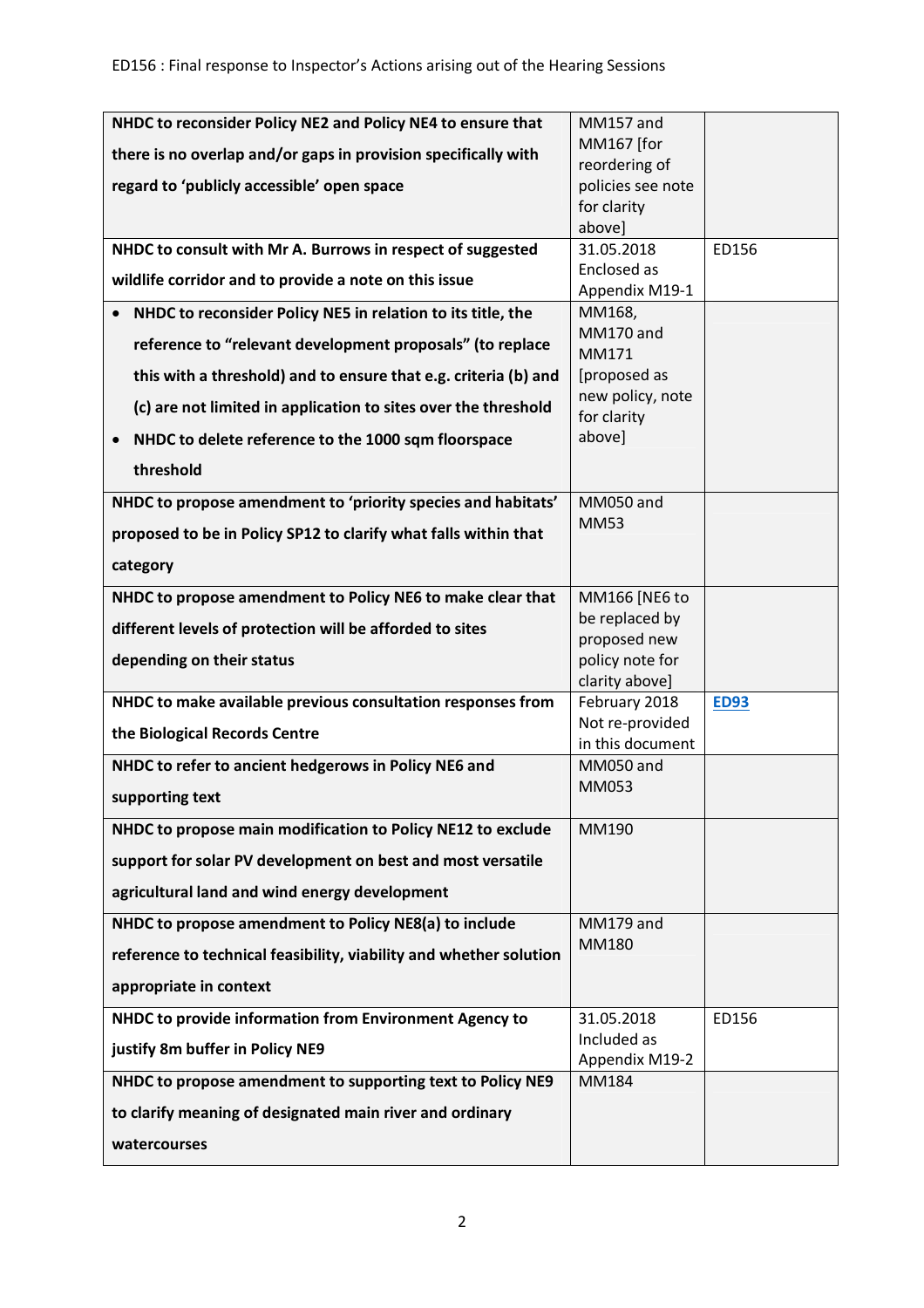| NHDC to propose amendments to Policy NE10 and relevant     | MM185 and |  |
|------------------------------------------------------------|-----------|--|
| supporting text to refer to Water Framework Regulations as | MM186     |  |
| oppose to Directive                                        |           |  |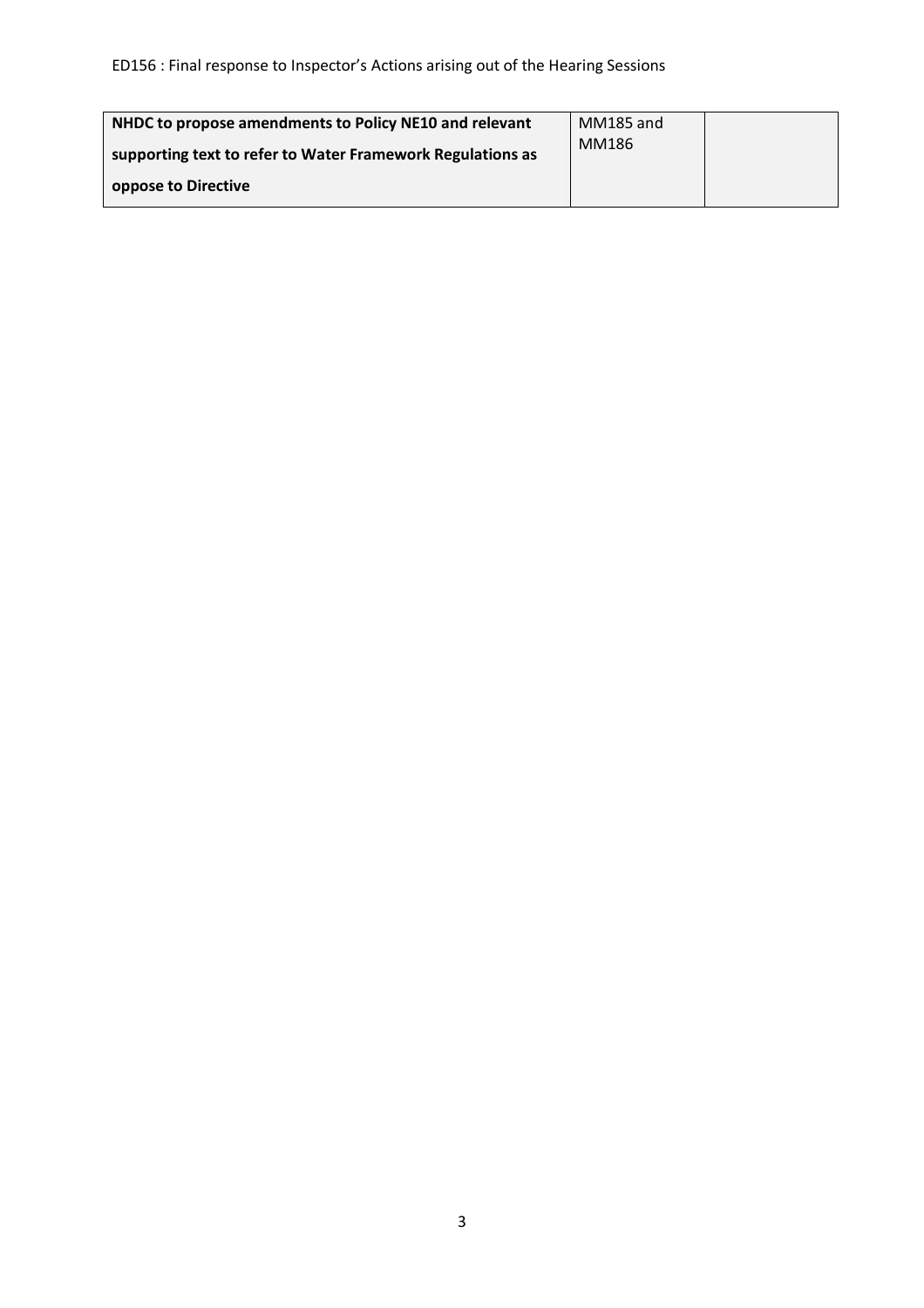Appendix M19-1

ED156: Note on wildlife corridor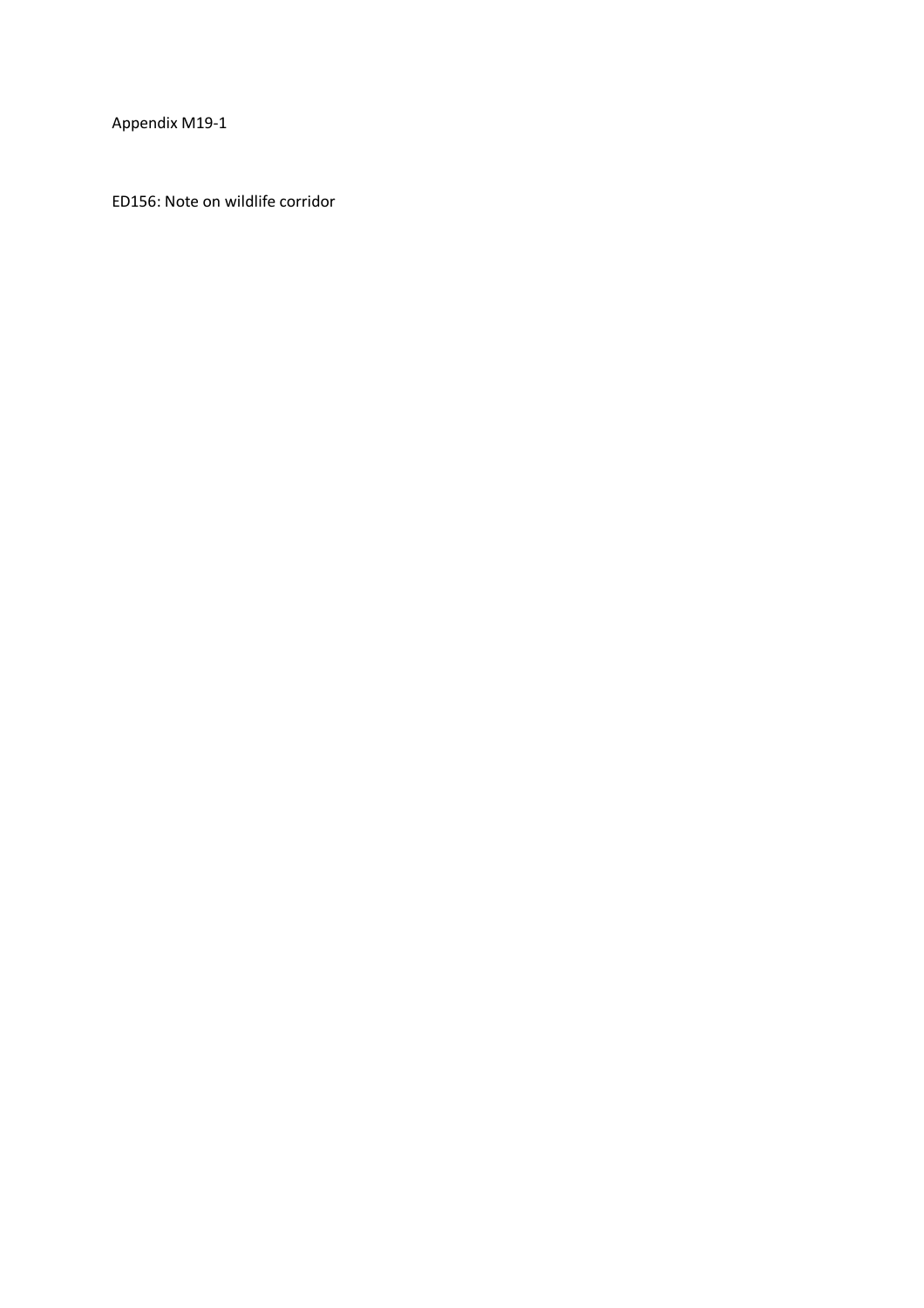NORTH HERTFORDSHIRE DISTRICT COUNCIL LOCAL PLAN EXAMINATION

## ED156 : MATTER 19

## **North Hertfordshire Local Plan Examination**

## **Note to Inspector on the wildlife corridor crossing the northern part of North Hertfordshire.**

- 1. At the Hearing Session on the Natural Environment, Matter 19, there was a discussion about the wildlife corridor which lies in a south-west to north-east direction and passes through the northern part of North Hertfordshire. The inspector asked NHDC to consult with Mr A. Burrows in respect of the suggested wildlife corridor and to provide a note on this issue.
- 2. Attached at Appendix 1 to this note is the correspondence from Mr Burrows on the matter.
- 3. In light of such correspondence this note:
	- provides information about the wildlife corridor;
	- refers to existing policies and guidance that serve to protect the wildlife corridor; and
	- considers the need for proposed modifications to policies and/or the supporting text in the Local Plan in respect of the wildlife corridor.

## **Information about the wildlife corridor**

- 4. Mr Burrows has stated that at the Hearing Session and in Mr. Sawford's statement, it was explained that it is the prevailing south westerlies which produce a flow along the corridor that is of benefit to wildlife. These south westerlies normally blow during the warmer part of the year when windborne seeds and spores of flora are produced and particularly the lesser fauna, such as butterflies and moths, are airborne. The wind borne seeds and lesser fauna provide food for higher fauna, such as birds, using the corridor.
- 5. The actual extent of the wildlife corridor is unclear but it cuts across the northern part of North Hertfordshire and extends south-westwards and north-easts beyond the district boundary and is aligned with the Chilterns AONB. It can be confirmed that both the Hertfordshire Biodiversity Action Plan and the North Hertfordshire Green Infrastructure Plan make reference to this corridor. See paragraphs 8 and 9 below.

## **Existing policies and guidance that serve to protect the wildlife corridor**

6. The submission Local Plan contains a number of policies which are relevant to the wildlife corridor:

Strategic Policy:

• **SP 12: Green Infrastructure, Biodiversity and Landscape**; and

Development Management policies:

- **NE2: Green Infrastructure;**
- **NE3: The Chilterns Area of Outstanding Natural Beauty**;
- **NE6: Biodiversity and geological sites.**
- 7. These policies serve at a strategic and detailed level to provide protection, enhancement and minimising of adverse effects on North Hertfordshire's natural environment.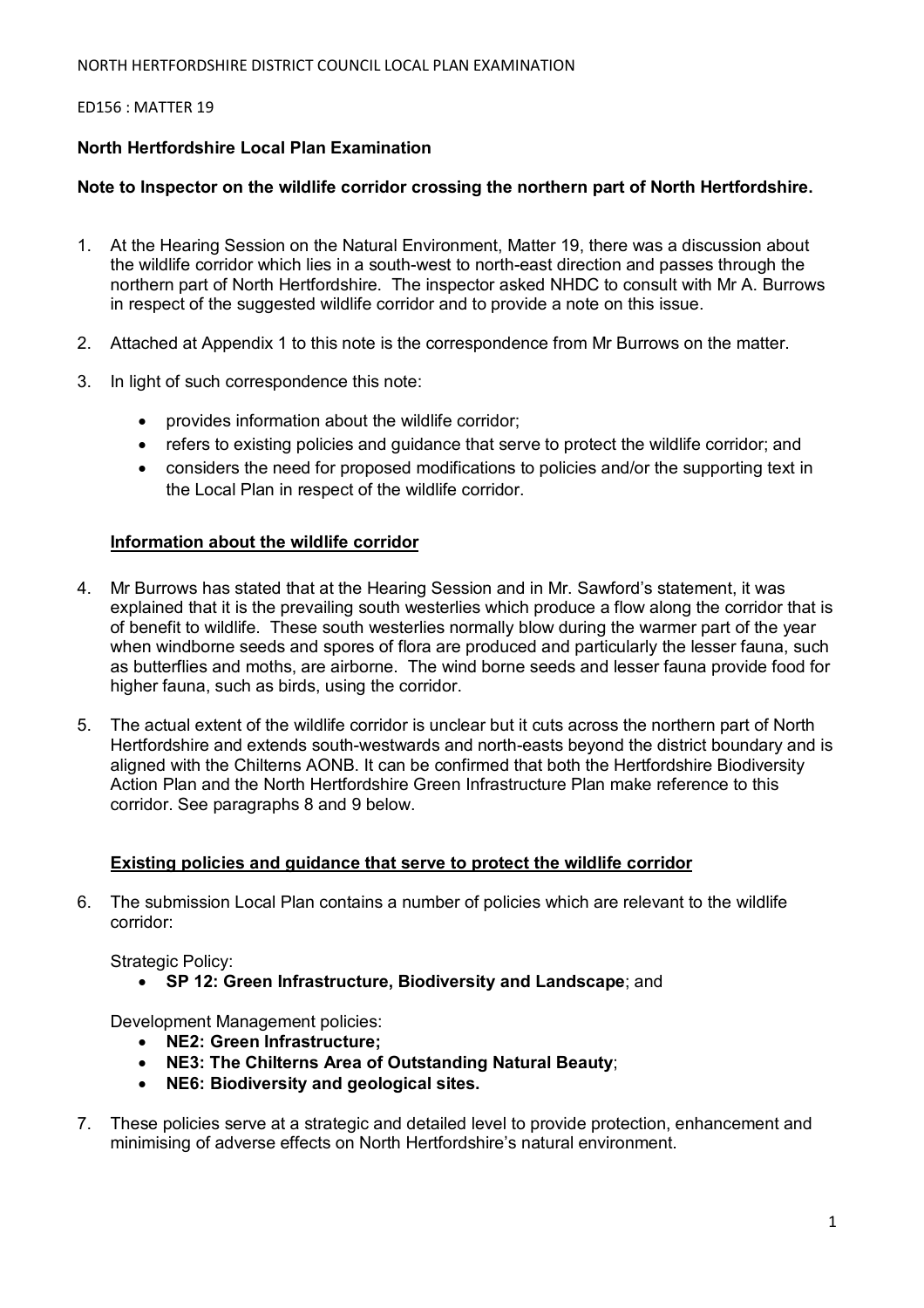## ED156 : MATTER 19

- 8. The **Hertfordshire Biodiversity Action Plan** (document ORD4) in section 9.3.2 *Key areas for farmland wildlife in Hertfordshire* on p.97 highlights the Northern Chilterns and the North-east Chalk Plateau as two of a number of areas identified as being particularly important for farmland birds. It states in section 9.5 on p. 9.17 'Such areas will be central to the vision of extending, linking and buffering key environmental assets in order to maintain and enhance biodiversity.'
- 9. Also, the **Green Infrastructure Plan** (GI Plan) (document NHE15) identifies parts of the corridor within North Hertfordshire as 'High Biodiversity Areas for Birds'. This can be seen in Fig 4.1 Strategic Green Infrastructure Network on p.97 of the GI Plan. The GI Plan also includes a series of principles for Green Infrastructure which cover a range of themes including Landscape, Biodiversity and Amenity in relation to growth areas.

## **Need for proposed modifications to existing policies or new policies in respect of the wildlife corridor**

- 10. As part of the Local Plan process the three development polices named above are undergoing modifications which will strengthen the protection for biodiversity across the whole district. These are set out in the proposed modifications schedule for the Inspector's consideration. In addition, in order to recognise the importance of the wildlife corridor and the role it plays within the district's natural environment, it is proposed to make reference to this in Policy SP12 at criterion 'b' which seeks to list a number of biodiversity networks and at paragraph 4.148 of the supporting text.
- 11. These proposed modifications are as follows:

Policy SP12: Green Infrastructure, biodiversity and landscape.

Current criteria 'b.' to read:

*Protect, enhance and manage biodiversity networks including wildlife corridors, ancient woodlands and hedgerows, wetland and riverine habitats, Local Geological Sites, protected species, priority species and habitats, and non-designated sites of ecological value and seek opportunities for net gains for biodiversity;* 

Current paragraph 4.148 to read:

*There are a wide range of important habitats within North Hertfordshire, including hedgerows, wildflower meadows, orchards, ponds, lakes, reed bed and fen, ancient woodlands in the south, chalk grasslands and chalk streams in the east, and wet woodlands along the River Hiz and its tributaries, and a wildlife corridor which runs in a south-west to north-east direction passing through the northern part of the district which is an important asset of food and habitat for flora and fauna, particularly birds. Many of these habitats are subject to specific designations, reflecting their value in terms of wildlife interest, for instance national sites such as Sites of Special Scientific Interest and Local Nature Reserves, and local sites such as local wildlife sites. The Biodiversity Action Plan for Hertfordshire and the Green Infrastructure Plan for North Hertfordshire identify the importance of such habitats.* 

## **Conclusion**

12. The Council is of the opinion that the proposed modifications to Policy SP12 and the supporting text together with the evidence base provided by Hertfordshire Biodiversity Action Plan and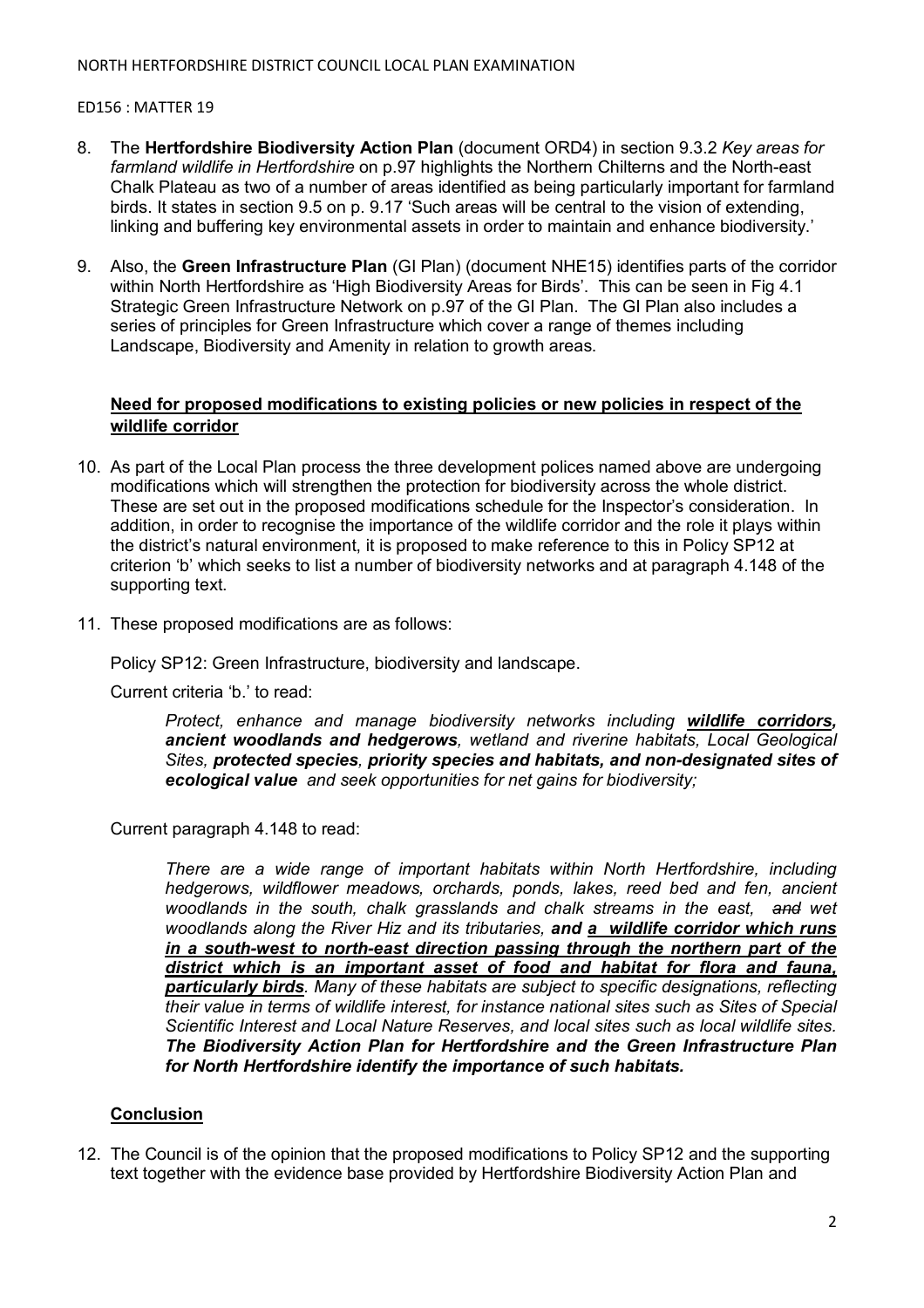## ED156 : MATTER 19

North Hertfordshire's Green Infrastructure Plan provides satisfactory protection for the wildlife corridor and no new policy or further amendments are required.

13. The proposed modifications that relate to this issue is presented by NHDC on the understanding that Mr Burrows will have the opportunity to make any necessary representations through any future Main Modifications consultation.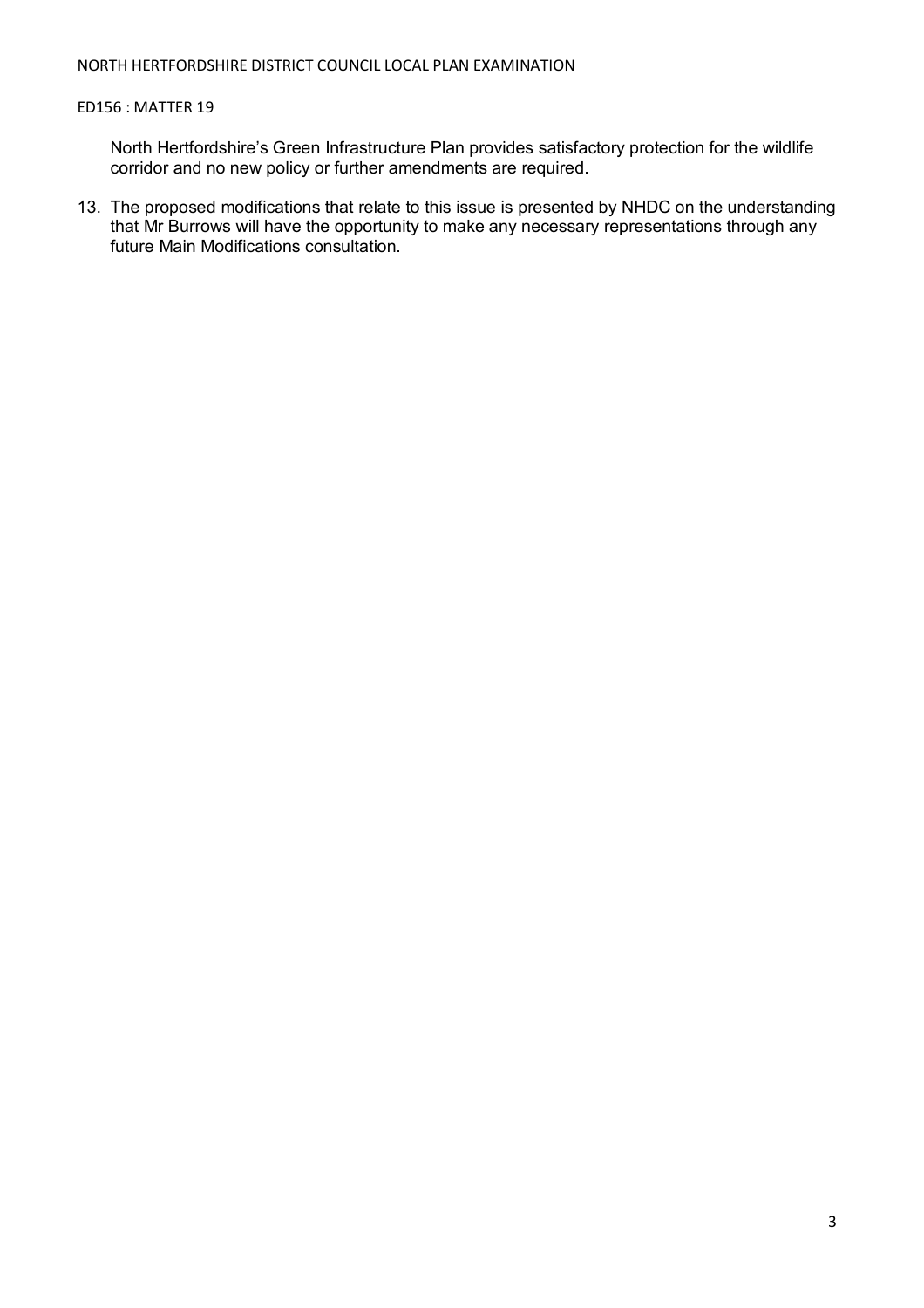# **APPENDIX 1**

## **Correspondence from Mr Burrows.**

**From:** agbpat@globalnet.co.uk [mailto:agbpat@globalnet.co.uk] **Sent:** 05 February 2018 14:08 **To:** Nigel Smith **Subject:** Vital SW to NE wildlife corridor

## **"SAVE THE WORLD'S FIRST GARDEN CITY" GROUP**

Dear Mr. Smith,

It was a pleasure to meet you at the Examination Hearing Sessions over the last couple of months.

You will recall that H. M. Inspector asked that whoever was leading for our District Council and I (on behalf of "Save the World's First Garden City") should try to agree wording to introduce into the draft Plan protection of the vital wildlife corridor passing through North Hertfordshire and extending from the Western Channel to the region of The Wash in a roughly South Westerly to North Easterly sense. In North Hertfordshire it is aligned with The Chilterns, of course. The best explanation of the corridor and its importance are contained in Mr. Brian Sawford's statement and its Exhibits on file among the Examination documents, as you are aware.

I had, of course, expected that Cllr. David Levett would be the relevant person to settle with the matter for our Council, but when I approached him about it, he said that it was not a matter for him, which is why I am approaching you, who, I assume, would be the alternative person able to settle with me appropriate wording to be submitted to H. M. Inspector. You may, of course, wish Counsel to be involved on behalf of our Council.

I would suggest that a specific overarching Policy could be added along the lines of:-

"In considering development proposals on the vital wildlife corridor extending through North Hertfordshire in a generally South Westerly to North Easterly sense including The Chilterns, we shall refuse any which:-

- (i) significantly reduce the width of the corridor,
- (ii) significantly obstruct it,
- (iii) significantly reduce the resources available along the corridor for wildlife to maintain itself, or
- (iv) significantly increase pollution, particularly of the air in the corridor."

As explained at the Hearing Session and in Mr. Sawford's statement, it is the prevailing South Westerlies which produce a flow along the corridor. Of course, these South Westerlies normally blow during the warmer part of the year when windborne seeds and spores of flora are produced and particularly the lesser fauna,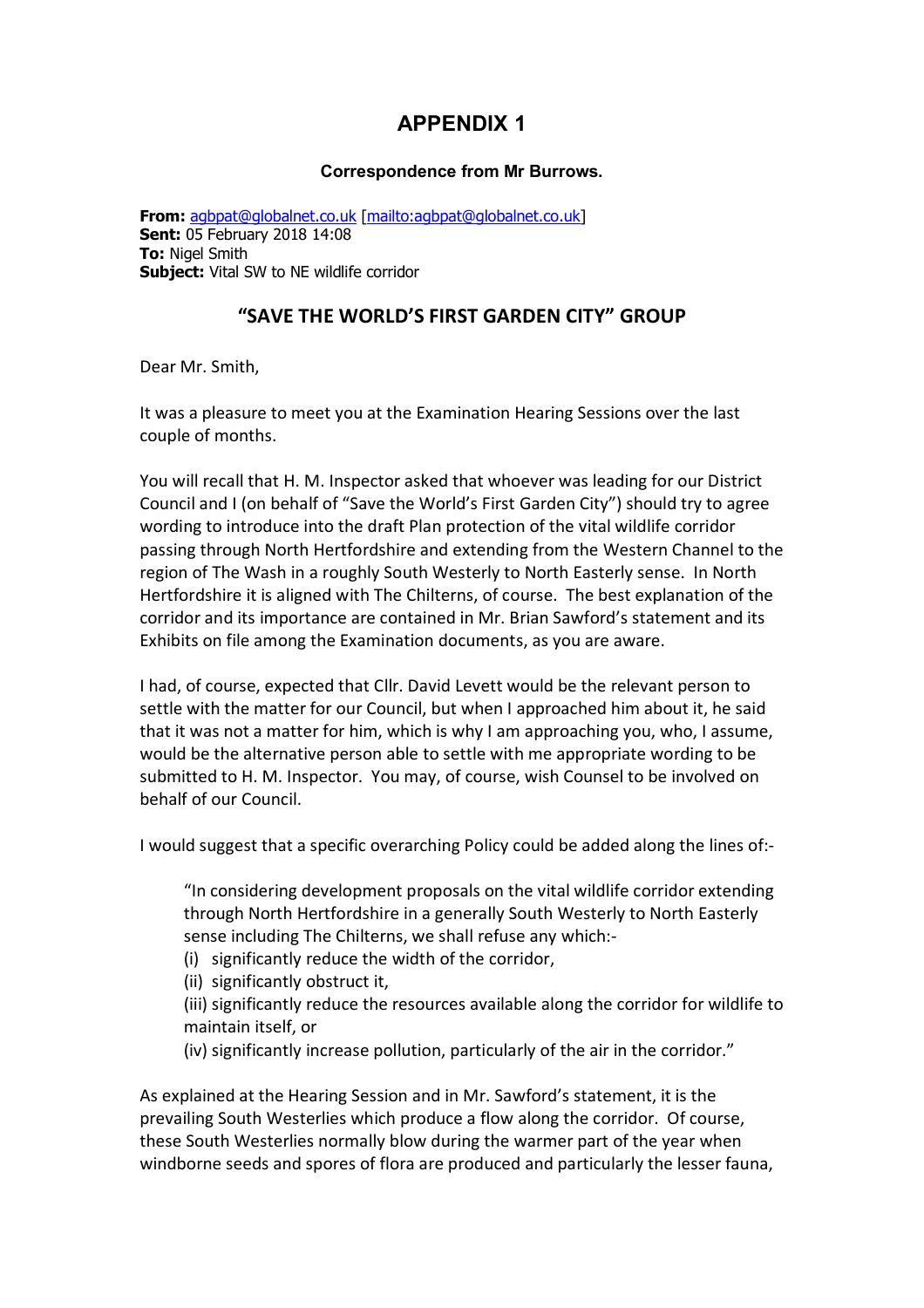such as butterflies and moths, are airborne. Obviously, such seeds and lesser fauna provide food for higher fauna, such as birds, using the corridor.

As mentioned at the Session, the valleys of The Chilterns are also important, particularly as water supplies and breeding grounds for the wildlife. Ponds along the corridor are important for the same reason.

If you are unhappy with the wording proposed above, I should be grateful if you would let me have our Council's alternative wording suggestions.

You may agree that, in the event of any significant disagreement about the wording, you and I should meet to try to settle wording acceptable to both our Council and my Group for submission to H. M. Inspector during the next couple of weeks so that he has a chance of considering it before the Sessions resume.

When we have agreed (or failed to agree) on appropriate wording, we shall need to advise Mrs. St. John Howe, of course.

I look forward to hearing from you shortly.

Yours sincerely,

#### **Anthony Burrows**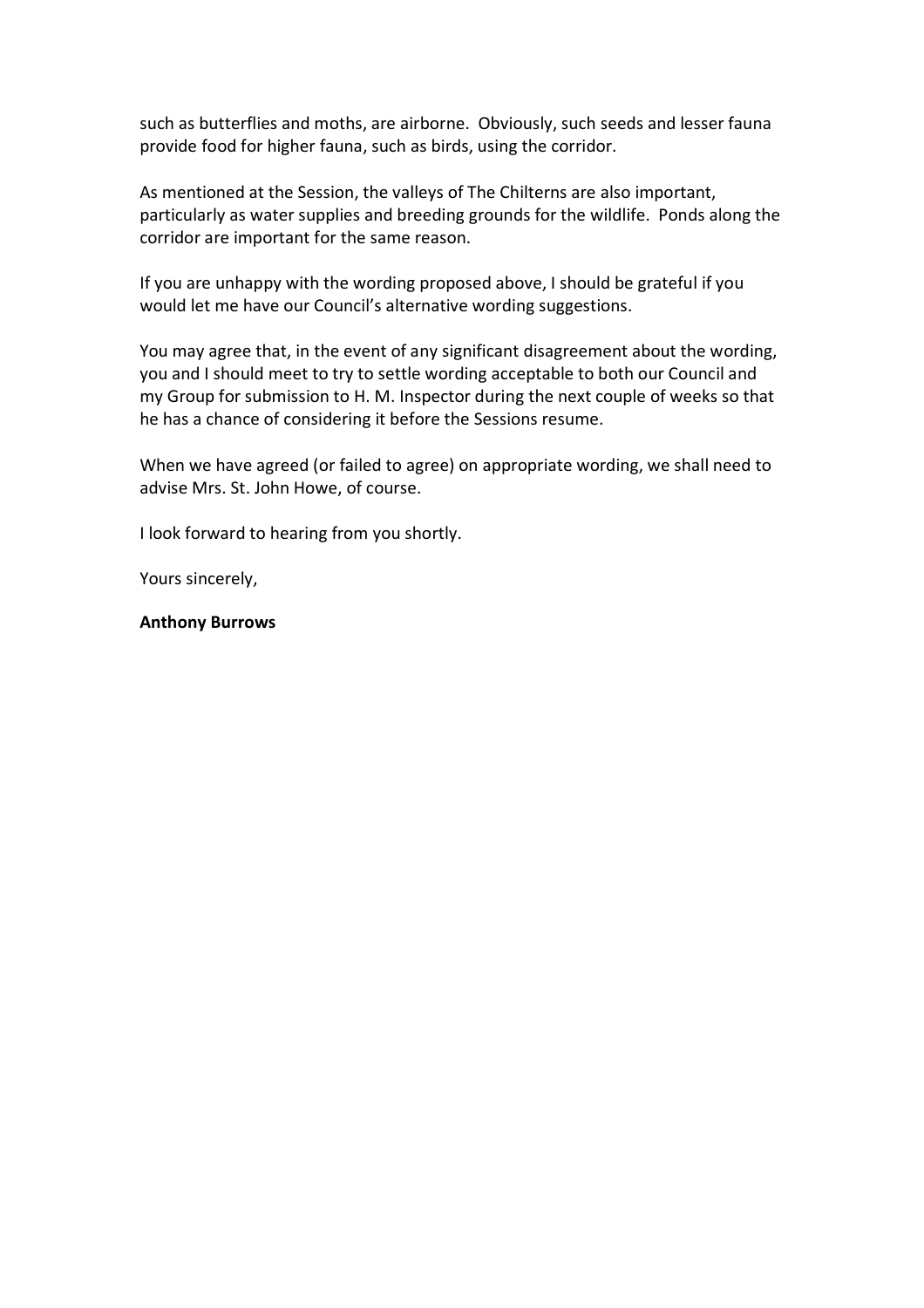**ED156 : NHDC note regarding information from the Environment Agency to justify 8m buffer in Policy NE9**